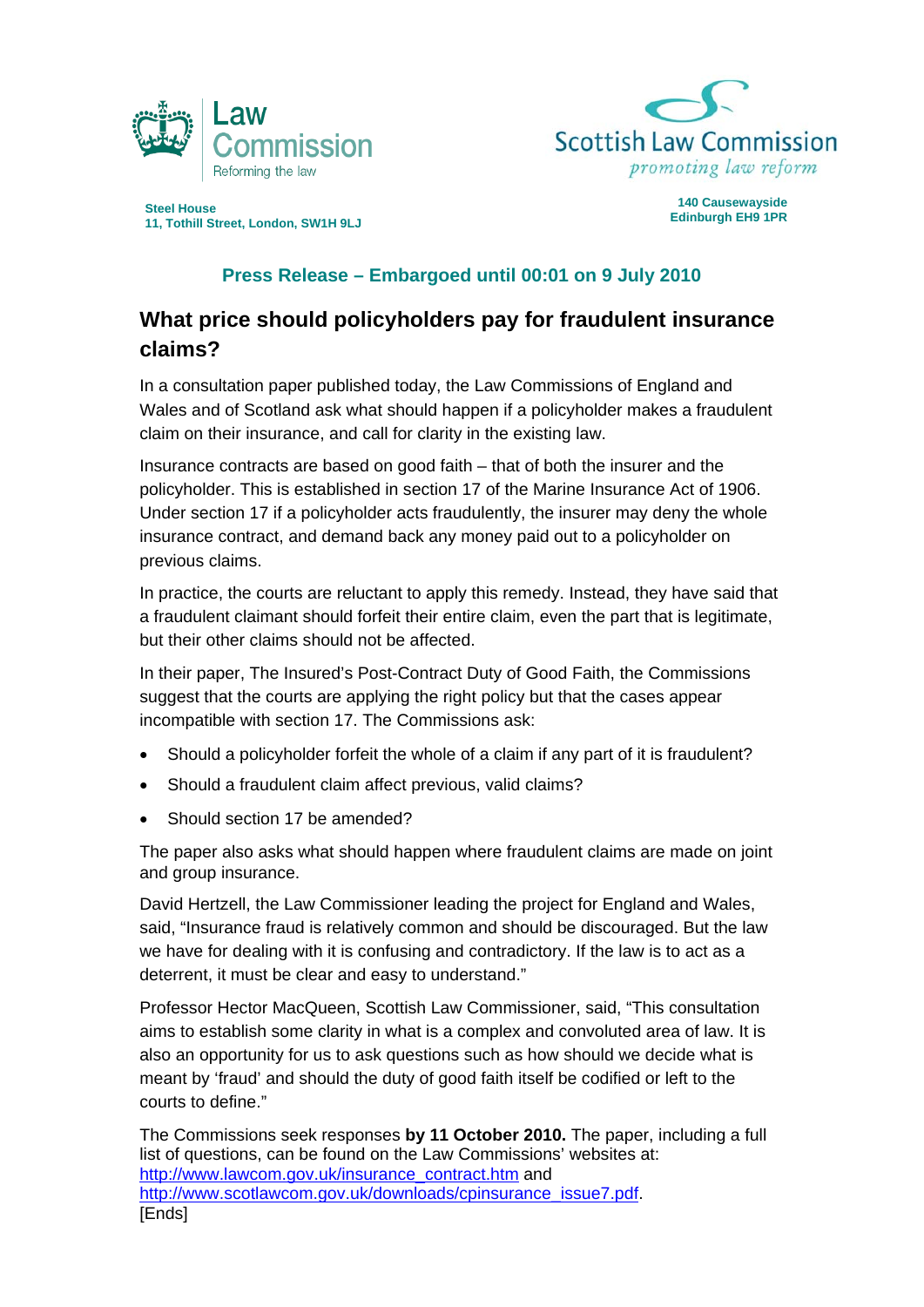## **Notes for Editors**

- 1. The Law Commission and the Scottish Law Commission are non-political independent bodies, set up by Parliament in 1965 to keep all the law of England and Wales and of Scotland under review, and to recommend reform where it is needed.
- 2. This paper is released as part of the Law Commissions' joint review of insurance contract law. More details can be found at: [http://www.lawcom.gov.uk/insurance\\_contract.htm](http://www.lawcom.gov.uk/insurance_contract.htm) , and <http://www.scotlawcom.gov.uk/html/cpinsurance.php>.
- 3. On 24 March 2010, the Commissions published Damages for Late Payment and the Insurer's Duty of Good Faith. This paper considered the duty of good faith on the insurer and asked what remedies should be available to policyholders if the duty is breached. The paper is available on both Commissions' websites.
- 4. According to figures issued by the Association of British Insurers, in 2008 1.4 per cent of claims in the UK were refused because of fraud, amounting to 4.2 per cent of the value of claims: see ABI, General Insurance Claims Fraud (July 2009) available at <http://www.abi.org.uk/Media/Releases/2009/07/40569.pdf>, at p 19.
- 5. For all press queries please contact: Phil Hodgson, Head of Communications 020 3334 0230 Dan Leighton 020 3334 0231 Terry Cronin 2020 3334 0255 Email: communications@lawcommission.gsi.gov.uk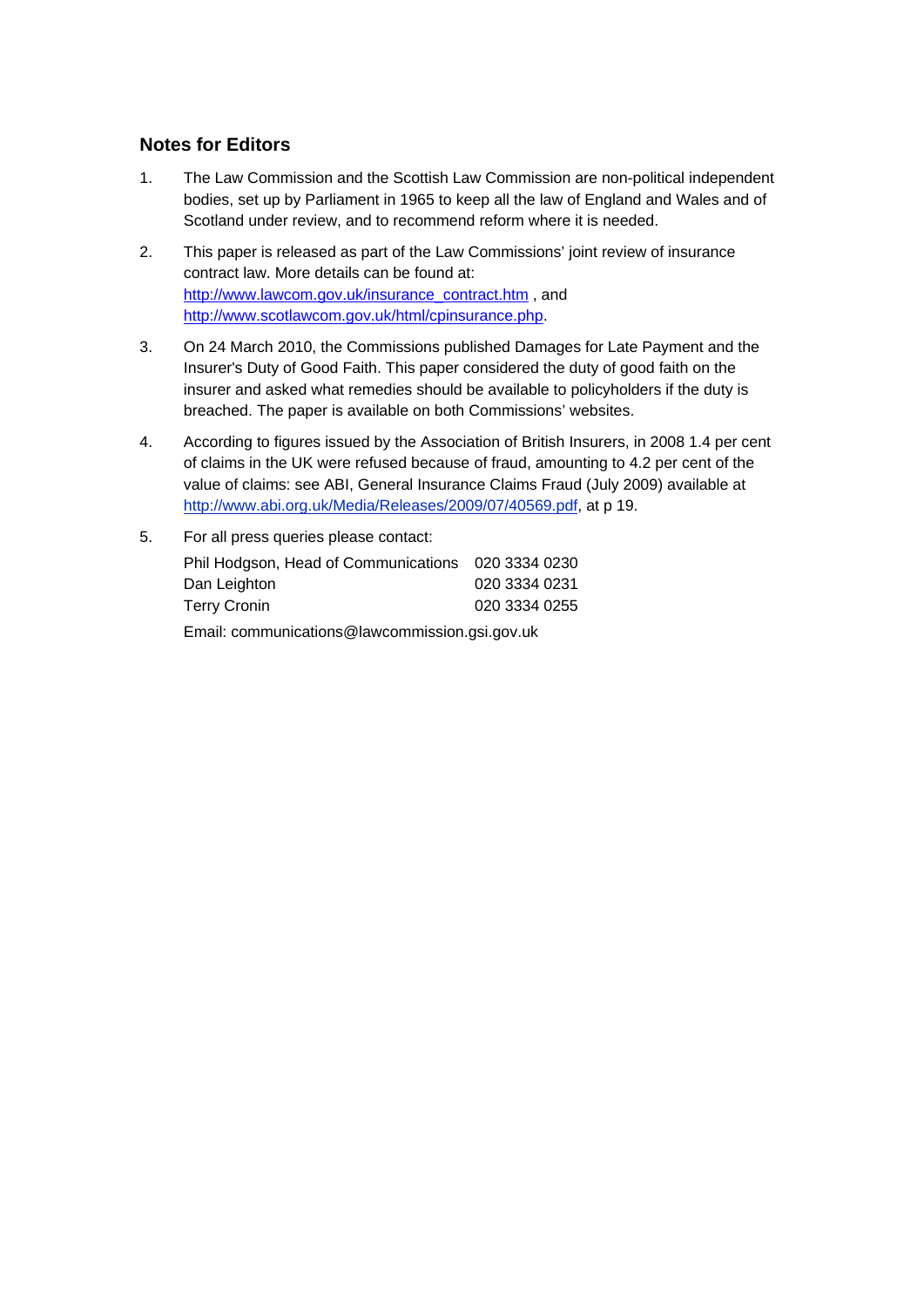

# **EMBARGOED UNTIL 00:01 ON 9 JULY 2010**

# **THE INSURED'S POST-CONTRACT DUTY OF GOOD FAITH**

# **SUMMARY**

- S.1 Insurance contracts are based on mutual duties of good faith, which apply both before and after the contract is formed. In our last paper, Issues Paper  $6<sup>1</sup>$  $6<sup>1</sup>$  $6<sup>1</sup>$  we considered the duties on the insurer after the contract had been formed – including the insurer's duties to investigate, assess and pay valid claims. We asked what remedies should be available to policyholders if the duty was breached.
- S.2 This paper looks at the other side of the same coin. It considers policyholders' duties after the formation of the contract. In practice, the policyholder's main duty is to act honestly when making a claim. We consider the law of fraudulent claims, focusing in particular on what remedies should be available to insurers if policyholders act fraudulently.
- S.3 The paper sets out our preliminary thinking. Its purpose is to promote discussion before the formal consultation process begins. We seek responses by **Monday 11 October 2010**, to Commercial and Common Law Team, Law Commission, Steel House, 11 Tothill Street, London SW1H 9LJ.
- S.4 The review is limited to insurance contract law. We do not look at fraudulent third party claims, or at the criminal law.

# **THE DUTY OF GOOD FAITH**

S.5 The duty to act in good faith is codified in section 17 of the Marine Insurance Act 1906, which states:

> A contract of marine insurance is a contract based upon the utmost good faith, and, if the utmost good faith be not observed by either party, the contract may be avoided by the other party.

<span id="page-2-0"></span><sup>1</sup> Damages for Late Payment and the Insurer's Duty of Good Faith (March 2010).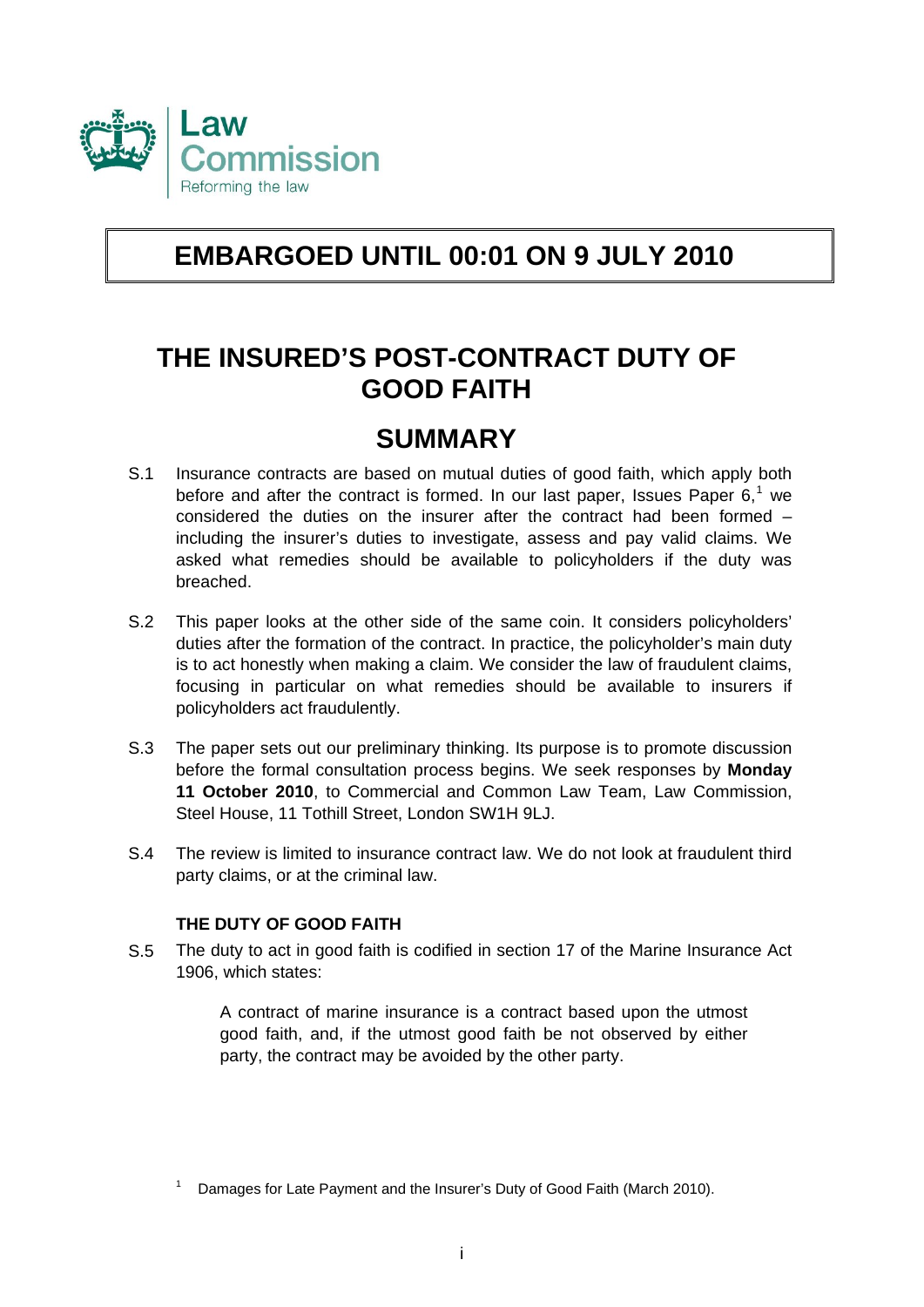- S.6 In Issues Paper 6, we argued that the law was right to recognise mutual duties of good faith. The law should provide safeguards against the moral hazards of insurance – particularly that policyholders may lie, or insurers may delay. However, we thought that the duty was best seen as one of "good faith" rather than "utmost good faith". We also thought that avoidance was often not an appropriate remedy. Instead, the law should allow for more flexible and tailored remedies. Here we apply the same reasoning to the policyholder's duty to act in good faith.
- S.7 The courts have held that a policyholder who lies in connection with a claim should forfeit the claim. Thus if a policyholder suffers £18,000 of legitimate loss, but then adds a fictitious claim of £2,000 for an item which never existed, the policyholder loses the whole £20,000 claim. We think this is right. Policyholders should not be able to add invented items to claims safe in the knowledge that even if the fraud is discovered they will lose nothing.
- S.8 However, the law on fraudulent claims is unnecessarily confused. The main problem is that section 17 specifies only one remedy – that the insurer may avoid the contract from the start. This means that insurers could require policyholders to repay all claims made under the policy, including perfectly genuine claims which were finalised and paid before the fraud arose. The courts have struggled against such a conclusion, holding instead that a fraudulent policyholder should forfeit the fraudulent claim, leaving the rest of the contract unaffected. We think this is the right policy, but unfortunately it is incompatible with section 17.

# **THE DUTY NOT TO MAKE A FRAUDULENT CLAIM**

S.9 Insurance fraud is relatively common. Figures from the Association of British Insurers suggest that 1.4% of claims were refused for fraud in 2008, amounting to 4.[2](#page-3-0)% of the value of claims.<sup>2</sup> Although insurance fraud is a criminal offence, prosecutions are relatively rare, meaning that the civil law has an important part to play in deterring fraud.

# **What is fraud?**

- S.10 In Part 3 we look at how the courts have defined a fraudulent claim. Our tentative conclusion is that the courts have defined fraud in a pragmatic and sensible way. Although there is some ambiguity about the exact definition of fraud, we think this is inevitable, given that dishonesty is a broad and malleable concept, which has to be interpreted in its context. We are concerned that a statutory definition may become ossified or could have unintended consequences.
- S.11 We ask consultees if they agree that the definition of fraud can be left to the common law.

<span id="page-3-0"></span><sup>2</sup> Association of British Insurers, General Insurance Claims Fraud (July 2009) available at [http://www.abi.org.uk/Media/Releases/2009/07/40569.pdf,](http://www.abi.org.uk/Media/Releases/2009/07/40569.pdf) at p 19.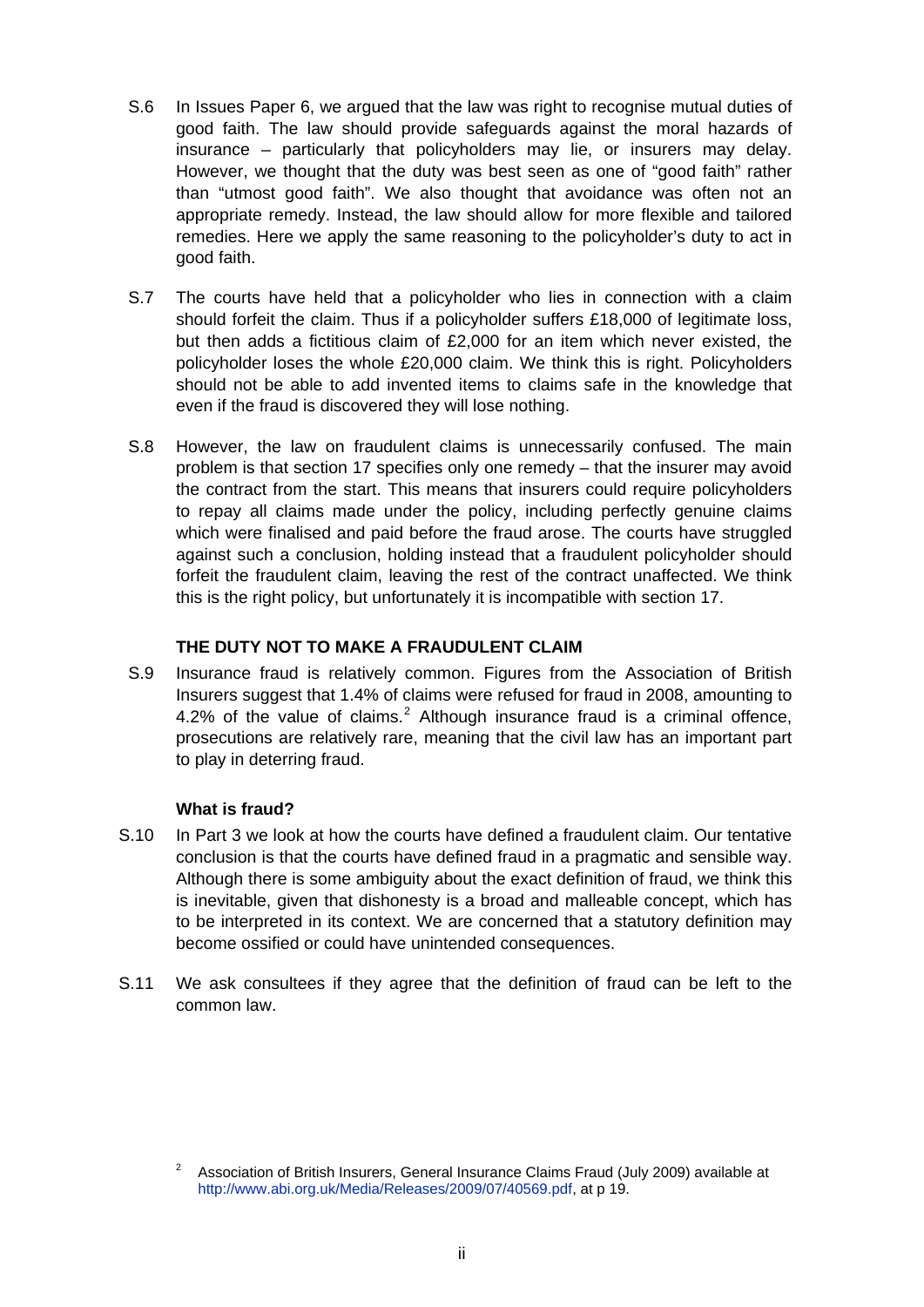### **Express terms**

- S.12 Many insurance policies include express "fraud clauses", setting out the consequences of making a fraudulent claim. The courts allow the parties to extend the remedies available for fraud, provided they do so in clear, unambiguous terms. However, in consumer contracts, such terms must be fair within the meaning of the Unfair Terms in Consumer Contracts Regulations 1999.
- S.13 The law does not permit a party to exclude liability for his or her own fraud. There is some doubt, however, about whether a party may exclude liability for the fraud of their agent.
- S.14 We think that the current law is broadly right. The parties should be entitled to extend liability for fraud, provided they do so in clear terms, but should not be permitted to exclude liability for fraud.
- S.15 We welcome views on whether parties should be entitled to exclude or limit liability for the fraud of their agents. In practice, most insurers would be extremely reluctant to assume the risk that the insured's agent is fraudulent. However, we are not sure that the law should prevent an insurer from doing so if the parties so wish.

### **The remedy for fraud in the absence of an express term**

- S.16 Even in the absence of an express term, the courts provide insurers with a remedy for a fraudulent claim. However, the law in this area is complex, convoluted and confused.
- S.17 We summarise the main cases. The duty not to make a fraudulent claim has variously been characterised as an implied term of the contract,<sup>[3](#page-4-0)</sup> as a breach of section 17,<sup>[4](#page-4-1)</sup> and as a stand-alone common law rule, based on public policy.<sup>[5](#page-4-2)</sup> The House of Lords has severely criticised the idea that an insurer may avoid the contract from the start, without definitely deciding that the clear words of section 17 do not apply.<sup>[6](#page-4-3)</sup>
- <span id="page-4-3"></span><span id="page-4-2"></span><span id="page-4-1"></span><span id="page-4-0"></span>S.18 Commentators differ over the effect of these cases. The law appears to be that the whole of any claim tainted by fraud is forfeited. However, previous honest claims remain enforceable, and the insurer cannot recover insurance money paid in respect of other claims. This is said to be based on a stand-alone common law rule. However, the issue is open to doubt. An insurer could argue that fraud is a breach of the insured's duty of good faith under section 17, entitling it to avoid the policy and unravel all previous and subsequent claims.
	- 3 *Orakpo v Barclays Insurance Services Co Ltd* [1994] CLC 373.
	- 4 *K/S Merc-Scandia XXXXII v Certain Lloyd's Underwriters (The Mercandian Continent)*  [2001] EWCA Civ 1275; [2001] 2 Lloyd's Rep 563.
	- <sup>5</sup> *Agapitos and Another v Agnew and Others (No 1) (The Aegeon)* [2002] EWCA Civ 247; [\[2003\] QB 556.](http://login.westlaw.co.uk/maf/wluk/app/document?src=doc&linktype=ref&&context=7&crumb-action=replace&docguid=I539A4E90E42711DA8FC2A0F0355337E9)
	- <sup>6</sup> Manifest Shipping Co Ltd v Uni-Polaris Insurance Co Ltd (The Star Sea) [2001] UKHL 1; [2003] 1 AC 469.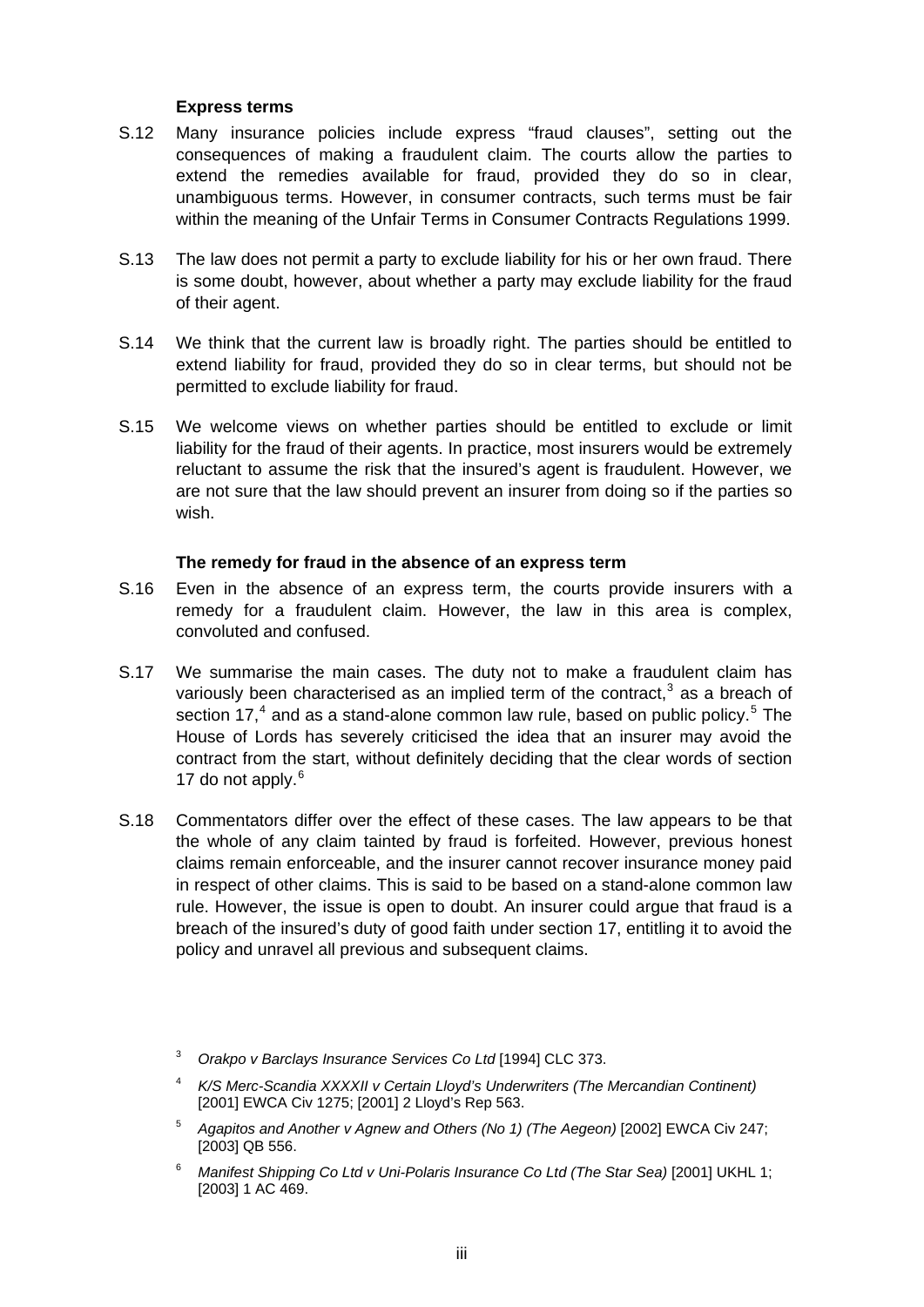- S.19 We think that the common law rule is the correct approach: a policyholder who acts fraudulently in connection with a claim should forfeit the whole claim. However, it would be wrong to deny the reality of the insurance contract as a whole, or for the fraudulent claim to affect other claims.
- S.20 We tentatively conclude that there is a need for legislation to amend section 17, for three reasons:
	- (1) The disjuncture between the common law rule and section 17 generates unnecessary disputes and litigation.
	- (2) Increasingly, UK commercial law must be justified to an international audience. If the UK wishes to influence European and international developments, it must seek to develop its insurance law in a coherent, principled and fair way.
	- (3) The rules on fraudulent claims are intended to act as a deterrent, and deterrents work best if they are clear and well-understood. Penalties, in particular, should be clearly set out in law.
- S.21 In Australia, the remedy of avoidance was removed by the Insurance Contracts Act 1984. Instead, the insurer may refuse payment of the claim.
- S.22 We tentatively conclude that forfeiture of the claim is the correct remedy and ask for views. In particular, we ask whether consultees agree that:
	- (1) The insured should forfeit the whole claim to which the fraud relates.
	- (2) A fraudulent claim should not affect previous, valid claims, whether or not they have been paid.
	- (3) A fraudulent claim should give the insurer the right to terminate the contract, but should not affect a valid claim arising between the fraud and the termination.
- S.23 We also ask whether the insurer should be entitled to damages from a policyholder for the costs of investigating a fraudulent claim. There may be cases in which the insurer incurs reasonable and foreseeable costs in investigating the claim for which it is not otherwise compensated. If so, we see no reason in principle why the fraudster should not pay damages.

### **FRAUD BY A CO-INSURED**

- S.24 Difficult issues arise when two or more policyholders have taken out a single insurance policy. What should happen when one policyholder has acted fraudulently but the other has not?
- S.25 The law distinguishes between *joint insurance*, taken out by two or more people to cover joint interests, and *composite insurance*, in which policyholders insure separate interests. With joint insurance, the fraud of one policyholder affects the others. With composite insurance, each policyholder is treated separately.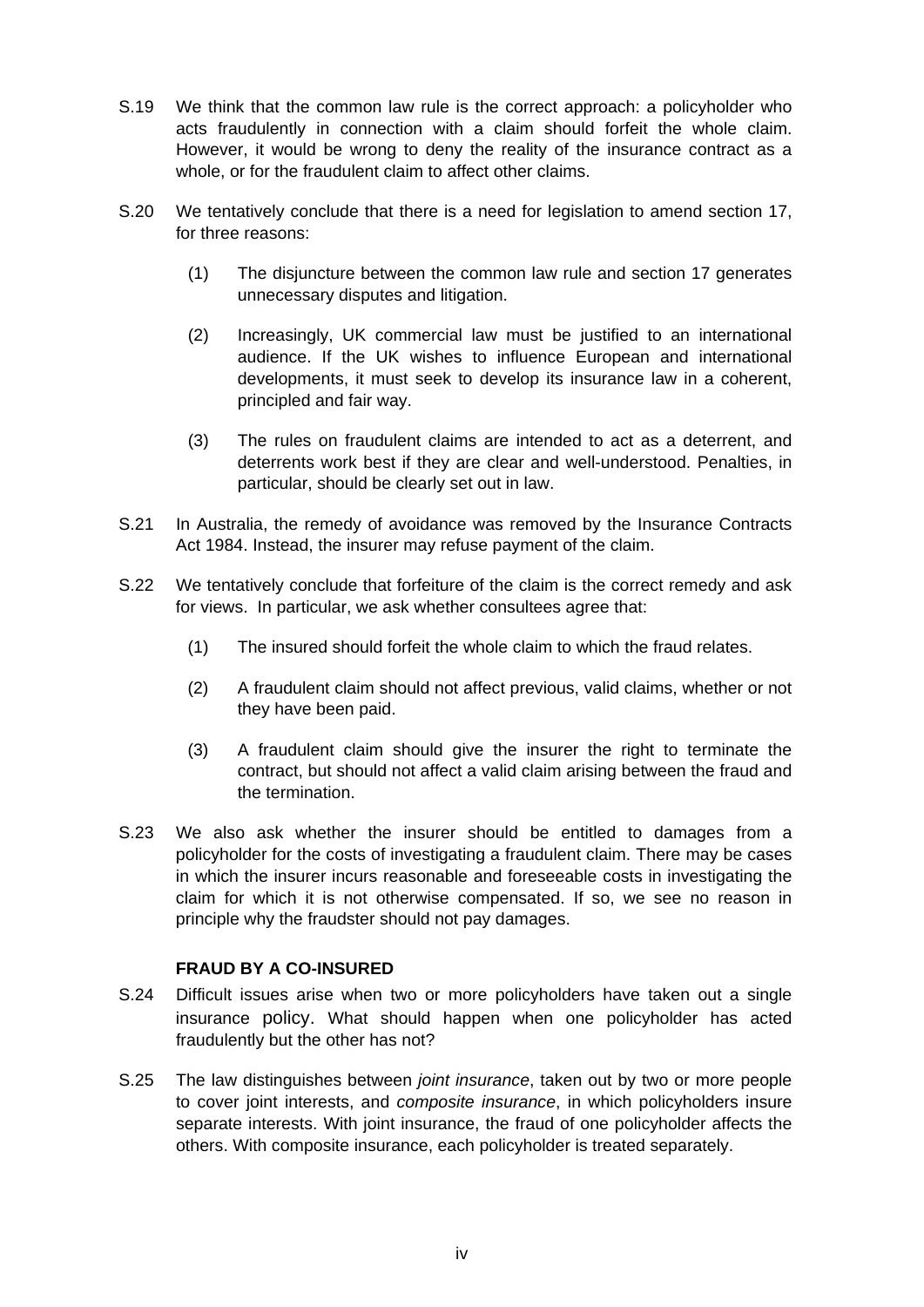- S.26 The problems arise where policyholders start by taking out insurance together, but later become estranged and act contrary to each other's interest. We consider cases from the USA, Canada, Australia and New Zealand where a husband and wife take out joint insurance on their home, but one spouse later attacks the other by setting fire to the home. It seems unjust to deprive the innocent victim of his or her insurance claim.
- S.27 We tentatively conclude that there is a need for reform. We think that in joint insurance, where two or more people act together to insure their joint interests, there should be a presumption that any fraud committed by one party is done on behalf of all the parties.
- S.28 However, it should be open to an innocent party to rebut this presumption. If the innocent party produces evidence that the fraud was not carried out on their behalf or with their knowledge, then the claim should be paid. It is important that the recovery is limited to the innocent party's particular loss, and that the guilty party should not benefit. We ask for views.

### **FRAUD IN GROUP INSURANCE**

- S.29 Group insurance is an important sector, particularly in long-term insurance. Typically, an employer takes out a policy for the benefit of employees, who are members of the group scheme. The policyholder is the employer.
- S.30 As group members are not policyholders, there is some doubt whether they are caught by the obligations imposed on policyholders under insurance contract law. It is possible that a group member who includes a fraudulent element in a claim does not suffer any penalty, but would be entitled to the payment of the remaining valid claim.
- S.31 We ask whether there is a need to make special provision for fraudulent claims by group members, to give insurers similar remedies to those available where a policyholder acts fraudulently.

### **THE DUTY OF GOOD FAITH IN OTHER CONTEXTS**

S.32 We consider whether the insured's post-contract duty of good faith has any other effects, outside the context of fraudulent claims. The duty clearly applies when an insured is varying the contract or negotiating a held-covered clause. However, we think these raise issues similar to pre-contract disclosure and misrepresentation, and are best dealt with in that context. Otherwise, the effect of the insured's postcontract duty of good faith is limited.

### **A duty to report increases in the risk?**

S.33 In many European countries, policies tend to last for several years. Policyholders are under a continuing duty to notify the insurer of factors which aggravate the risk. The Principles of European Insurance Contract Law provide the insurer with a remedy if the policyholder fails to do so, but the remedy is limited. The insurer may only refuse payment if the loss was caused by the aggravation of risk. Even if the loss was so caused, the insurer is usually required to pay a proportion of the claim, based on the premium it would have charged had it known the full circumstances. The insured also has a right to a premium reduction if there is a material reduction in the risk.